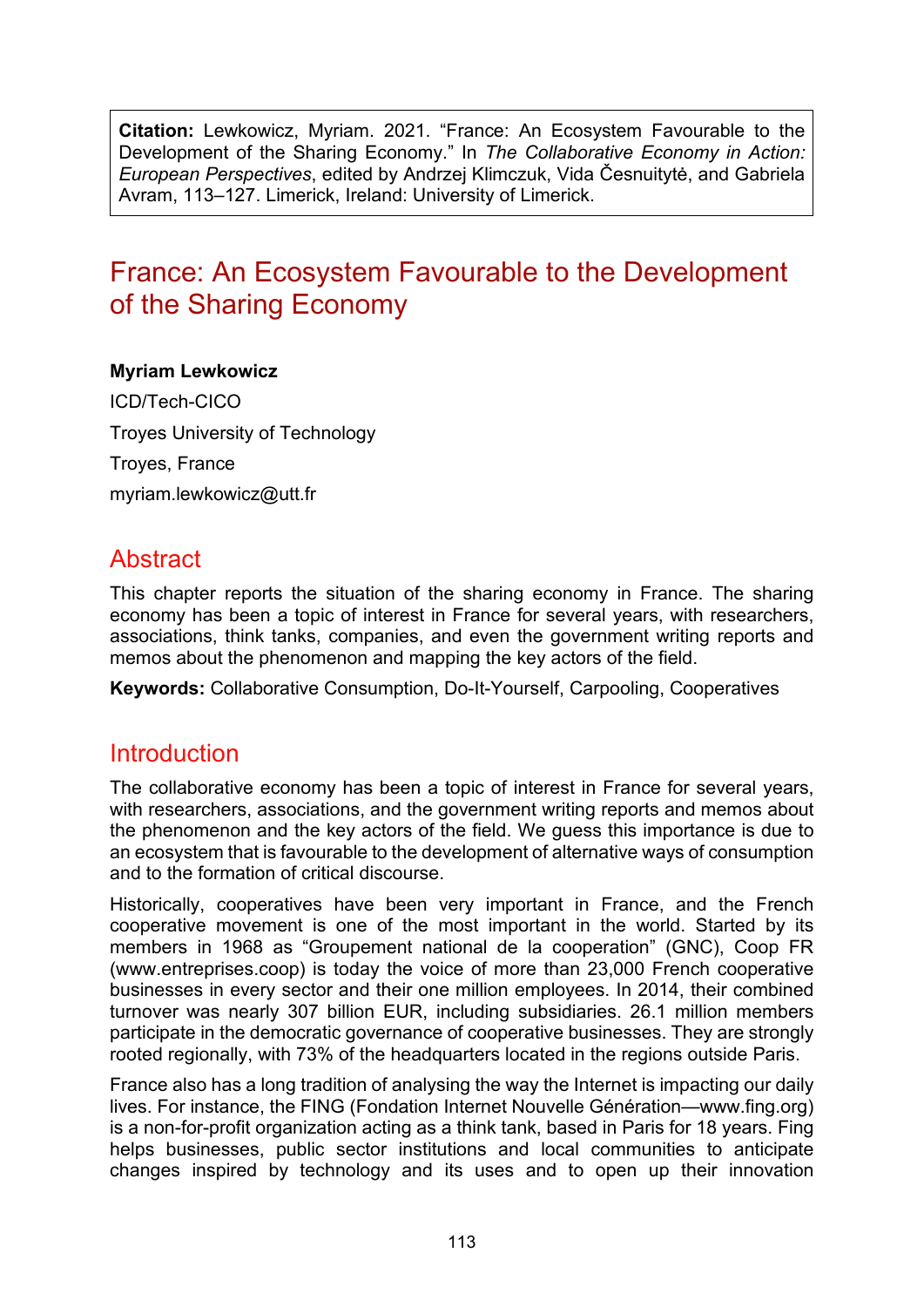processes. Its 300+ members include large corporations as well as start-ups, research labs, public entities, universities, trade associations. Another important actor in this analysis of the use of the Internet is Ouishare ([http://ouishare.net\)](http://ouishare.net/), a non-profit organization founded in January 2012 in Paris whose mission is to "build and nurture a collaborative society by connecting people, organizations, and ideas around fairness, openness, and trust."

This rich ecosystem is constantly evolving, and far from the market leaders such as Uber or Airbnb, a lot of start-ups, supported by very favourable legislation, offer shared services.

In France, a large part of the population has experienced the sharing economy; according to a study carried out by Consumer Science and Analytics (CSA) Research for Cofidis (Compagnie financière de distribution; a company offering online credit solutions; [www.cofidis.fr/fr/decouvrir-cofidis/actu-presse/etude-csa-francais-et](https://www.cofidis.fr/fr/decouvrir-cofidis/actu-presse/etude-csa-francais-et-consommation-collaborative.html)consommation-[collaborative.html\)](https://www.cofidis.fr/fr/decouvrir-cofidis/actu-presse/etude-csa-francais-et-consommation-collaborative.html), 81% of the French population have offered at least once a collaborative service: putting a second-hand product on sale, offering the rental of his car or his apartment. However, they are only 28% to do it regularly. This trend is mostly driven by the youngest: 92% of 25–34-year-olds are "actors" of this new economy. "Actor" profiles are also found among the higher socio-professional categories (83%).

Buying or reselling products on the Internet is now widely used by French people: more than seven out of ten have already used this practice. In detail, they are 76% to have bought a used product and 71% to resell it. This practice is especially prevalent among young generation Y; it affects 84% of 25–34 years on the purchase, and 79% of them on resale. An upward trend of eight points in both cases for the whole population compared to 2015.

The "Do-It-Yourself" movement is a constant trend, popular especially among the youngest; if more than one French out of 5 or 22% have already achieved one of these products, it is more than 1 in 3 (36%) among 25–34 years. A practice that aims to ensure the quality of products (for 13% of cases) and especially, of course, to save (54%). A trend that concerns more the higher socio-professional categories which are 28% to make themselves products of beauty and maintenance.

Carpooling is a practice that is becoming widely popular in France. If nearly 1 in 3 French people have already car-pooled as a passenger (29%) or as a driver (30%), this represents a real alternative to other means of transport for the youngest, between 25 and 34 years old. They are already 50% to have used it as a passenger and 46% as a driver. Again, a trend that affects the higher socio-professional categories: 39% have already used their car to carpool and 38% to enjoy themselves as passengers.

The use of private chauffeur services such as Uber, LeCab or Heetch are practices that remain very Parisian (32% followers in Île-de-France vs 11% in the region), but which particularly appeal to young people aged between 25 and 34. 28% use them across France.

The rental of vehicles between individuals is rather marginal, 8% of the French have already used a rental car belonging to an individual, and 7% have already offered their vehicle to rent. Young people (25–34 years old), once again, seem the fondest of this practice. They are 21% to have already appealed, in both roles and 13% among the higher socio-professional categories.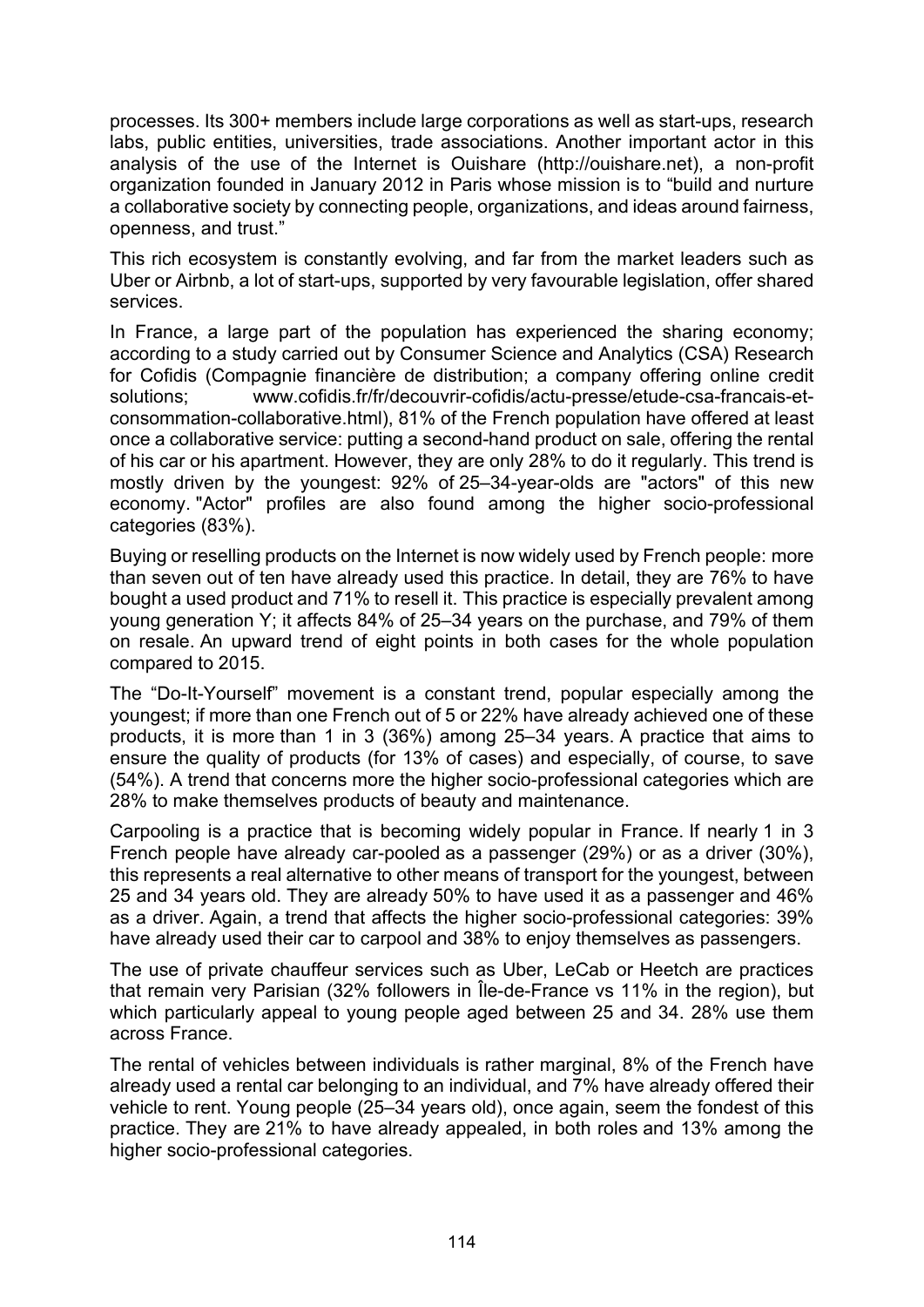Renting a private apartment for the weekend or holidays with an Airbnb type platform has already attracted 1 in 4 French or 25% of the population. This new way of travelling is even more marked among young adults (25–34 years old); they are today 54% to use this practice. Still in second place, the higher socio-professional categories: they are 38% to use these platforms for their stays. Fewer French people, however, rent their homes. Only 7% of them have already offered their property for rent, and 13% of the higher socio-professional categories. Even if the proportion remains slim, young people still seem more inclined: 1 in 5 lends itself to this exercise or 20% of 25–34 years.

Collaborative consumption practices are primarily concerned with saving money. This is the first reason mentioned by 87% of French people. Their second motivation is to earn money for 76% of them. In the third position, citizens say they use these new uses to feel useful in 41% of cases (e.g., carpooling and manufacturing their products). Finally, 35% of respondents consume differently to make or buy purchases and reduce their consumption. This is particularly the case for rental cars or apartments but also the resale of certain goods on the Internet or garage sale. Another strong trend is to cash a few hours of their services (e.g., gardening, babysitting, and cleaning). 1 in 4 French people is concerned by this practice. Young people (25–34 years) are among the most active, with 48% commitment versus 10% for over 65s. But the French do not remain less avid consumers of this type of benefits, and they are indeed 39% to have already paid someone for a few hours of services (against 44% in generation Y). A practice that largely concerns the higher socio-professional categories: 54%. With these new consumer habits, the French say they save on average 257 EUR and earn 238 EUR per year. Overall, these modes of consumption thus bring in an average of 495 EUR. Among 25–34-year-olds, this figure even reaches 613 EUR (118 EUR difference), and among the higher socio-professional categories, 686 EUR (191 EUR difference with the French average).

In the remaining parts of this report on the collaborative economy in France, the way it is defined will be presented, followed by the key questions that are raised, some examples, the context, essentially legal, its developments, related issues, the other major players, and the future directions.

### **Definition**

In France, either state agencies or associations have provided several definitions of the collaborative economy and its manifestations (platforms and business models). We have selected here the ones that seemed the most elaborate.

The Ministry of the Economy provides the following definition: "The collaborative economy or sharing economy is today an innovative mode of consumption, manufacturing, and trade. It brings together initiatives of loan, rental, gift, barter, or sale of goods and services between individuals, carpooling to the exchange of equipment between neighbours" (DGCCRF 2018).

A study of the State Council conducted in 2017 on the "Uberisation" of the society (Conseil d'Etat 2017) suggests a categorisation of collaborative platforms in five groups: platforms for creating common goods (e.g., Wikipedia, OpenStreetMap); feesharing platforms (e.g., BlaBlaCar, Heetch); contributory economy platforms (e.g., Coyote); brokerage platforms (e.g., leboncoin, eBay); and activity-platforms (e.g., Uber, Deliveroo).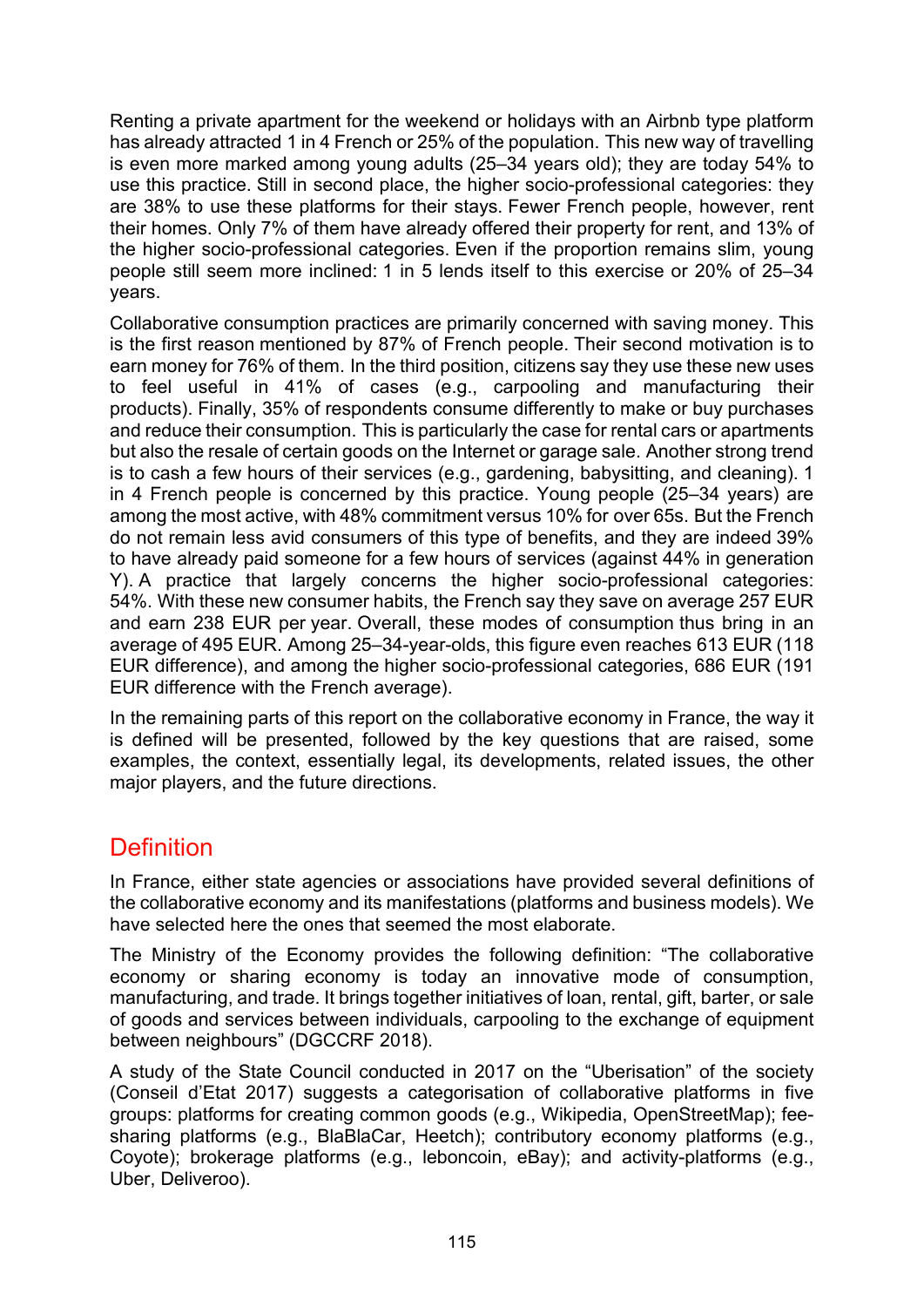For one year (March 2014-March 2015), FING and OuiShare led an action research named Sharevolution (partners were ADEME, Bouygues Immobilier, Bouygues construction, EDF, regions Île-de-France and Nord-Pas-de-Calais, Renault). This research was dedicated to the collaborative consumption and the sharing economy in France. This research was rooted in the fact that in 2012 (source ObSoCo), 60% of French people have bought a used product, one on a third have used a grouped website, 14% have bought a product together, sharing its use, and carpool is a real success. Some start-ups made a success, but some doubts arose related to this new economic sector. The final report issued in 2015 [\(https://fr.slideshare.net/slidesharefing/je-partage-et-vous\)](https://fr.slideshare.net/slidesharefing/je-partage-et-vous) categorises the business models of the sharing economy in seven groups: subscription (e.g., couchsurfing, velib); pay-per-use (e.g., Lokeo, velib); service fee (e.g., BlaBlaCar); freemium (e.g., Pretachanger, leboncoin.fr); resale (e.g., vestiaire collective); advertisement (e.g., leboncoin.fr, freecycle.org); and subsidy (e.g., freecycle.org).

## Key Questions

The key questions raised by the collaborative economy in France are at the political, legal, and tax levels. At the political level, the humanist and sharing values are questioned, as they seem to have gradually given way to a real business, with the professionalisation of the platforms' participants: On Airbnb, some owners are now real professional hoteliers managing up to twenty apartments exclusively dedicated to tourist rentals. The Dares (department of studies and statistics from the ministry of work) has indicated that 50% of UberX drivers in France work more than 30 hours a week and 71% derive most of their income from it. On Le Bon Coin, there are as many individuals as professional merchants who use the site as a virtual store. This development deeply annoys professionals. The French Group of Independents of the Hotel and Catering Industry (GNI) thus filed a complaint in May 2017 against two hosts of Vizeat and VoulezVoudDiner, two sites allowing to welcome strangers at home to share a meal and qualified as "clandestine restaurants."

This questioning at the political level relates to questions at the legal level to better position the platform in the ecosystem and guarantee the workers and consumers' rights. In France, regulations have been put in place by the public authorities aiming at clarifying the boundaries between wage labour and self-employment in order to safeguard workers' rights and guaranteeing the loyalty and the transparency of the relations between the collaborative platforms and their users-consumers.

Finally, France has also harmonised the tax obligations of economic operators in order to guarantee fair competition, notably by clarifying the notion of professional activity by using thresholds (see section "context" below).

### **Examples**

As already mentioned, France offers a lot of collaborative economy platforms in very different areas. The action research Sharevolution (2015) identified four principal models.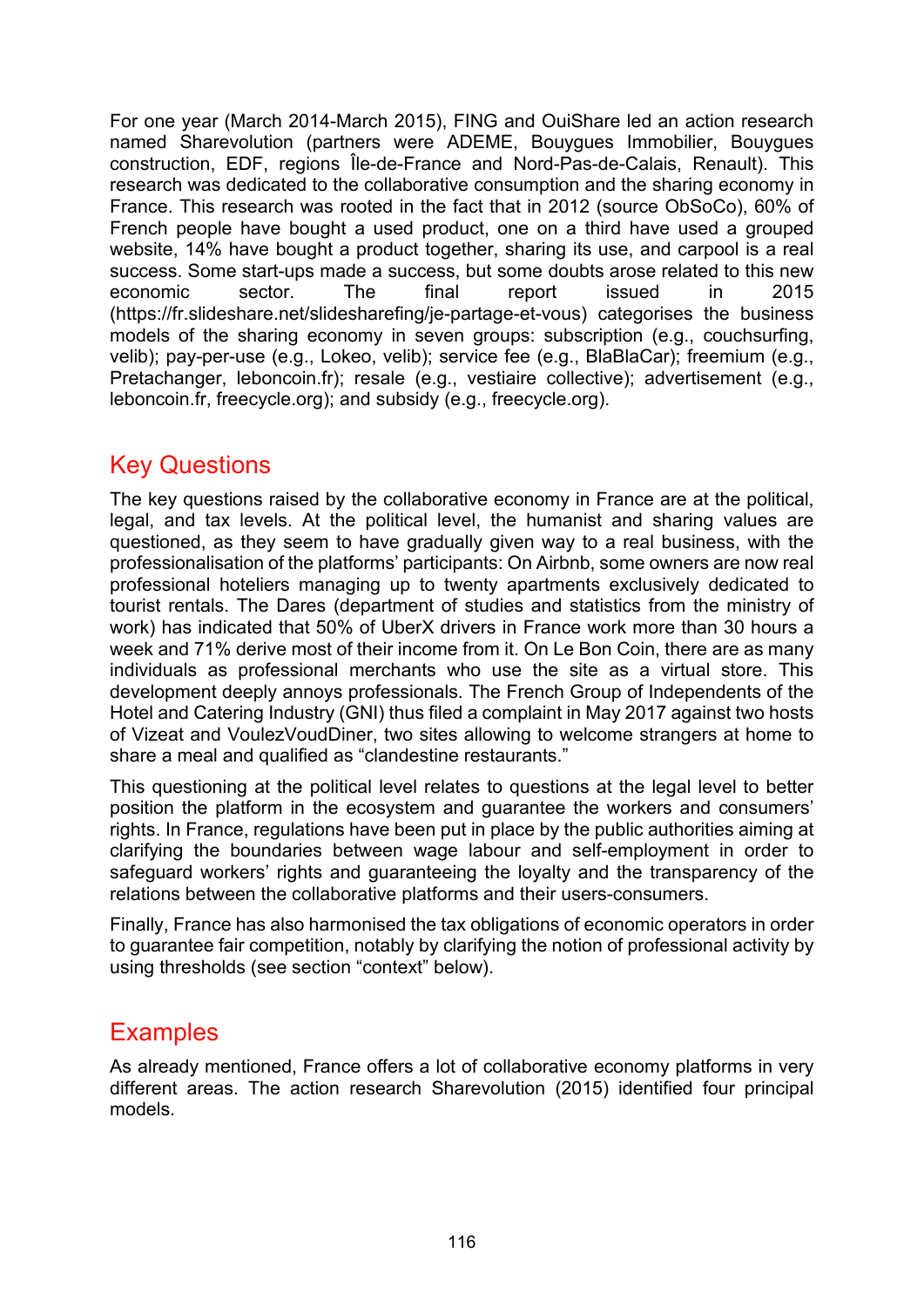### **Redistribution**

Redistribution is the oldest collaborative model, aiming at transferring a good from one person to another. It concerns selling second-hands goods ([Leboncoin,](https://www.leboncoin.fr/) [Videdressing\)](https://www.videdressing.com/), home-made goods [\(fait-maison,](https://www.fait-maison.com/) [ungrandmarché](https://www.ungrandmarche.fr/) (alternatives to Etsy)), or the donation or bartering of used goods ([recupe.net,](http://recupe.net/) [Pretachanger\)](https://www.pretachanger.fr/).

#### Product-Services

Product-service is a model in which the use of the product is sold instead of the product itself. It can concern material goods among individuals [\(Zilok,](https://fr.zilok.com/) [Placedelaloc,](https://www.placedelaloc.com/) [Bricolib](https://www.bricolib.net/), [ShareVoisins](https://sharevoisins.fr/)) or in a business-to-consumer model [\(Kiloutou,](https://www.kiloutou.fr/) [Lokeo](https://www.lokeo.fr/)), mobility, when renting cars between individuals [\(Koolicar,](https://www.koolicar.com/) [Drivy](https://www.drivy.com/)), space for lodging [\(Echangedefinitif,](https://www.echangedefinitif.com/) [EasyRoommate,](https://www.appartager.com/) [Toitchezmoi\)](https://toitchezmoi.com/), working [\(Copass](https://copass.org/), Bureauxapartager, [Bird Office](https://www.bird-office.com/)), or other kinds of places [\(Jestocke,](https://jestocke.com/) [Parkadom\)](https://www.parkadom.com/)

#### Peer-to-Peer/On-Demand Services

Peer-to-peer/on-demand services see service exchanges and not a product as in the two earlier categories. Some people wishing a service are linked to other people offering this service. The service can be related to mobility (Roulezmalin, [IDvroom](https://www.idvroom.com/), [Kapten\)](https://www.kapten.com/fr/), logistic [You2You,](https://you2you.fr/) [cocolis\)](https://www.cocolis.fr/), or services to individuals [\(Sefaireaider,](http://www.sefaireaider.com/) [Animal](https://www.animal-fute.com/)  [Fute](https://www.animal-fute.com/) (pets), [Famihero,](https://www.famihero.com/) Jemepropose, [Lestrocheures,](https://www.lestrocheures.fr/) [Yakasaider,](https://www.yakasaider.fr/) [Monptivoisinage](https://www.monptivoisinage.com/) (By districts), [Autourdetoi](https://www.autourdetoi.com/) (For Yvelines department), [Mydemenageur](https://www.mydemenageur.com/) (Moving assistance), [Livementor\)](https://www.livementor.com/), or catering [\(Frichti,](https://frichti.co/) [MyCuistot,](https://www.mycuistot.fr/) [MiamMiamConnection\)](https://miam-miam-connection.com/).

#### Local Cooperatives

Local cooperatives are based on local networks and are less platform-oriented. They are often related to time banking and short supply chains issues. They operate in several domains such as food [\(AMAP,](http://www.reseau-amap.org/) [LaLouve,](https://cooplalouve.fr/) [Plantezcheznous\)](https://www.plantezcheznous.com/), time banking and knowledge exchange[s](https://www.plantezcheznous.com/) [\(Accorderie,](http://www.accorderie.fr/) [Réseaux d'Echanges Reciproques de Savoirs](https://www.rers-asso.org/)), Carpooling ([Mobicoop](https://www.mobicoop.fr/article/mobicoop)), energy [\(energiescollectives,](https://energiescollectives.fr/) [Energie Partagée\)](https://energie-partagee.org/).

Made in Share, an online collaborative economy directory and comparison engine [\(https://madeinshare.com\)](https://madeinshare.com/), has mapped the French collaborative start-ups. These illustrations perfectly show the diversity of the collaborative economy in France.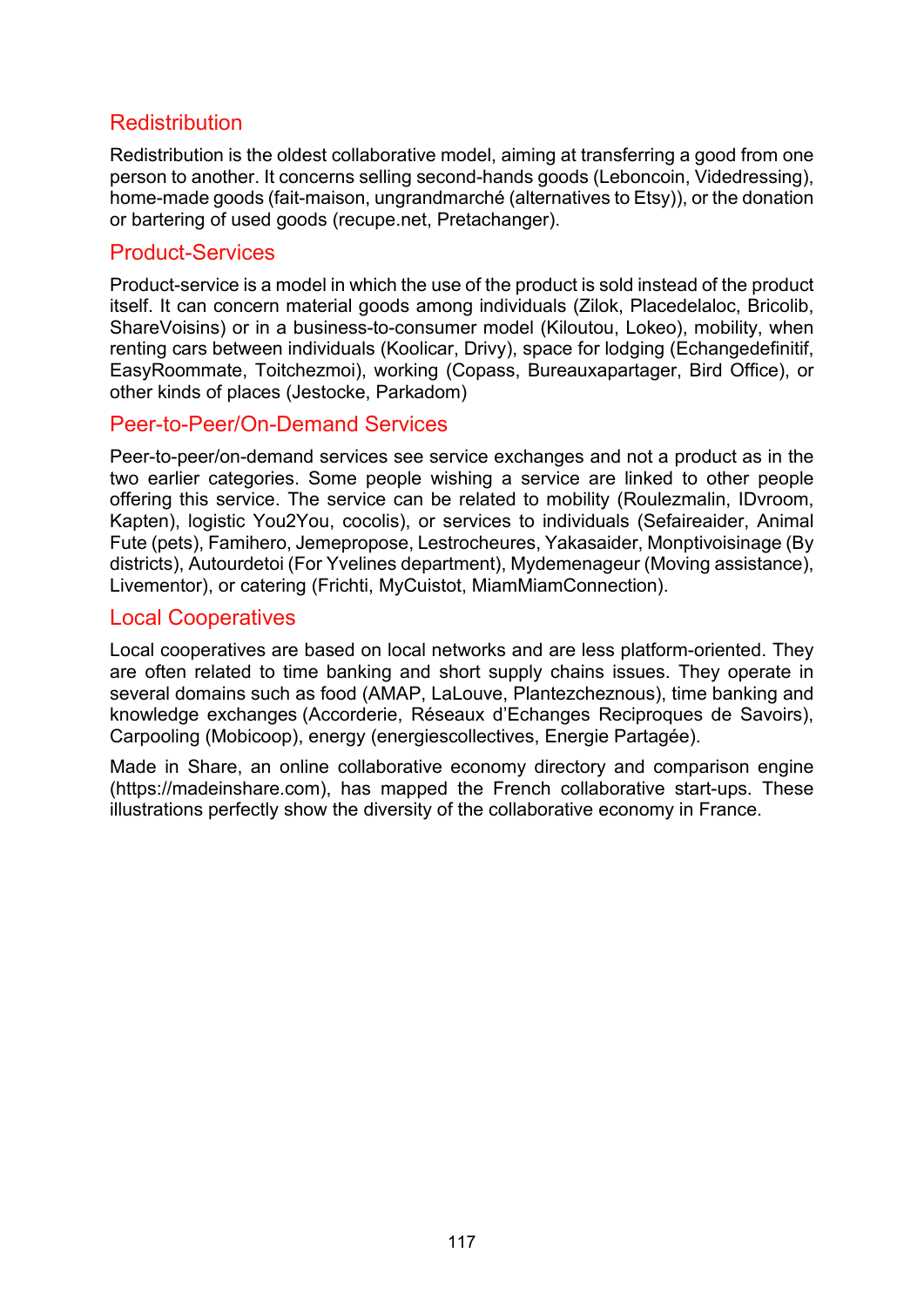**Figure 1. Mapping of French Start-ups in the Collaborative Economy per Sector (Part 1)**



Source: Made in Share (2018).

#### **Figure 2. Mapping of French Start-ups in the Collaborative Economy per Sector (Part 2)**



Source: Made in Share (2018).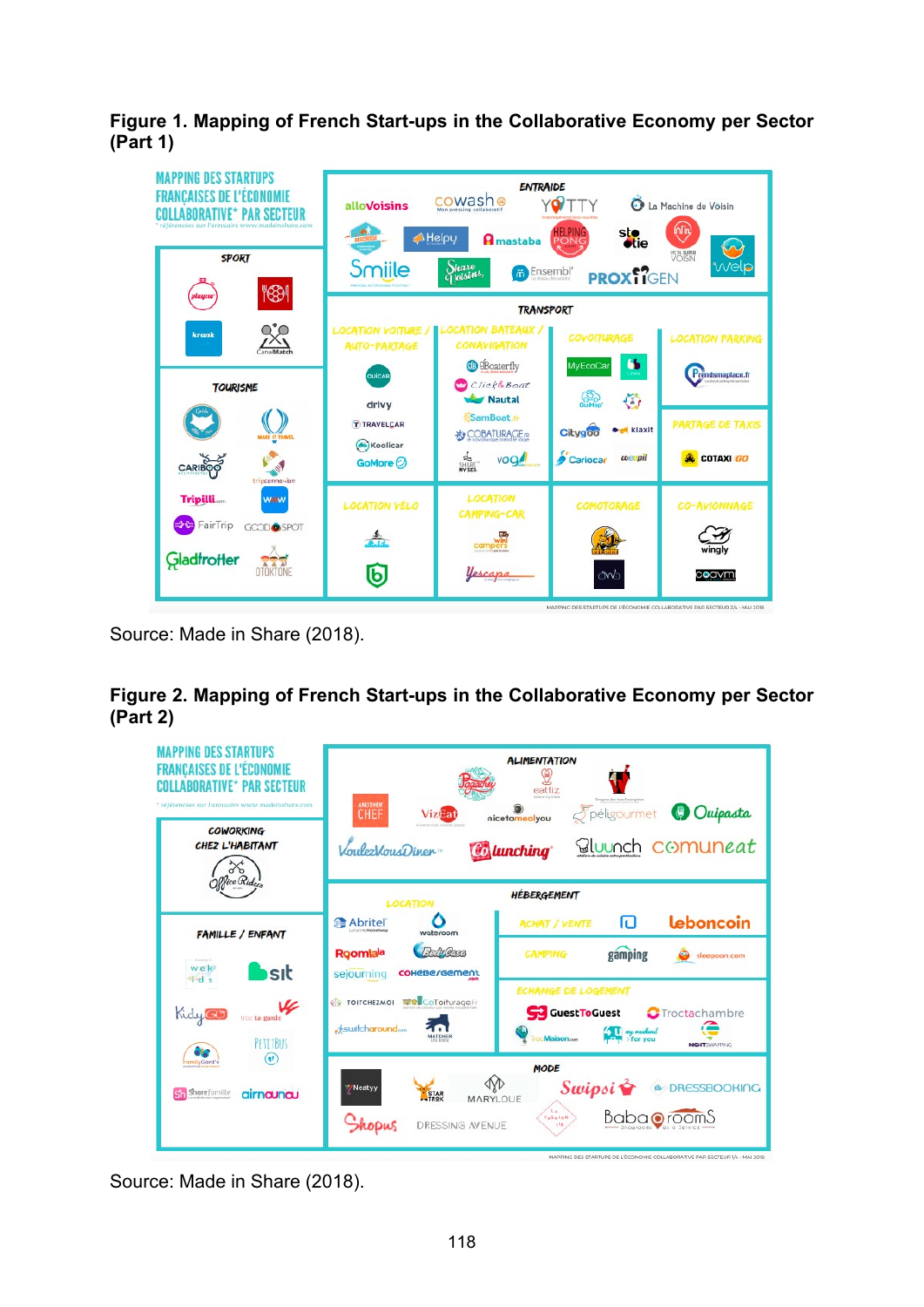**Figure 3. Mapping of French Start-ups in the Collaborative Economy per Sector (Part 3)**



Source: Made in Share (2018).

## **Context**

As mentioned above, France has adopted several laws related to the taxation of the collaborative economy. The Finances Act of 2015 opened the possibility for housing platforms to collect the tourist tax. In Paris, Airbnb started to collect this tax on October 1st, 2015. The amount is 0,83 EUR per night and traveller. In total, the collection of this tax should bring several million EUR to Paris municipality. The Senate then issued a report on March 2017 on the taxation of the collaborative economy that includes the following statement: "the automatic collection of the tourist tax by the platforms is an important step forward: it is a simple and efficient process that demonstrates that a modernisation of the tax collection in the framework of the digital economy is possible" (personal translation).

The National Council of the Digital ("Conseil National du Numérique") issued a report in which it considers that all stakeholders and activities should be included in the tax collection; this is a prerequisite to guarantee a fair and equal redistribution of wealth. Therefore, a provision of the Finances Act for 2016 expects collaborative platforms to inform their members of the amount they have to declare to the tax authorities. These platforms will have to send their members an annual report of their income. The 2015 Finance Act for 2016 (extracts) provides several articles that define how this should be organized, and the National Court of Trade ("Tribunal National de Commerce") made a declaration on January 28, 2016, that reinforces the information obligations of the platforms linked to the digital "linking" activity.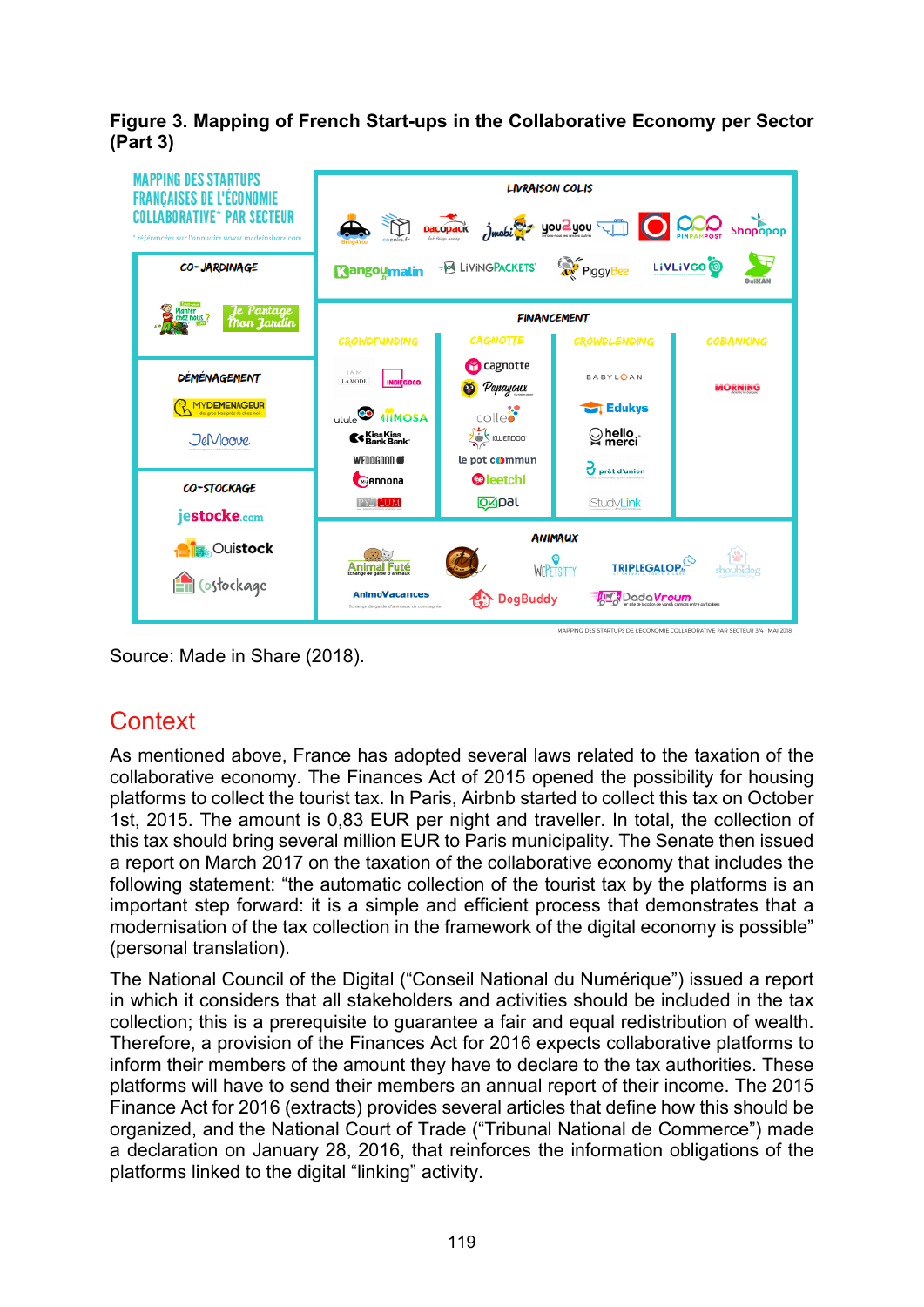#### **Articles from the French 2015 Finance Act for 2016**

Art. 242 bis.

I.-Companies, whatever their place of establishment, which electronically link persons for the sale of goods, the supply of a service or the exchange or sharing of a good or service, are required to provide, on the occasion of each transaction, fair, clear and transparent information on the fiscal and social obligations incumbent on the persons carrying out transactions through them. For this purpose, they may use the information provided by the competent authorities of the State. They are also required to provide an electronic link to the sites of administrations to comply, where appropriate, with these obligations.

II.-The companies mentioned in I shall also send to their users, in January of each year, a document summarising the gross amount of the transactions of which they are aware and which they have perceived, through them, in the course of the previous year.

III.-The obligations defined in I and II apply in respect of users residing in France or who carry out sales or services in France.

Art. 1731 ter.-The fact that a company does not justify compliance with the obligations defined in Article 242 bis by producing the certificate provided for in Article IV of the same Article is punishable by a fine of 10,000 EUR."

Art. L. 102 AD.-The companies mentioned in I of Article 242 bis of the general tax code must communicate to the tax authorities, each year before March 15 and electronically, the certificate mentioned in IV of the same Article."

During the Council of Ministers meeting that took place on March 28, 2018, a project for an Act related to fighting fraud was presented. Compared to the previous project, this Act includes innovations to detect fraud, and in particular, the definition of the precise arrangements to implement the automatic transmission of the incomes of the users of the collaborative economy platforms, a transmission that has been implemented in 2019.

### **Developments**

In 2015, the PIPAME (Pôle Interministériel de Prospective et d'Anticipation des Mutations économiques—Interministerial pole for prospective and anticipation of economic mutations) issued a report on the stakes and the perspectives of collaborative economy (Pipame 2015).

An interesting point in terms of the development of the collaborative economy in France is its link with the traditional economy. Indeed, we can notice in France several examples of partnerships between "traditional" companies and platforms that show that the collaborative dimension can be a source of growth. For instance, in 2015, Leroy-Merlin, a large retail chain specialising in construction, do-it-yourself (DIY) and gardening, entered the capital of Frizbiz, a site that allows individuals and professionals to offer services in the DIY sector. Leroy-Merlin promotes this site to its customers who can benefit from assistance to carry out installation or renovation work following the purchase of products in its stores. In 2015, the group La Poste entered the capital of the Stuart platform, which connects customers who need to deliver products of all kinds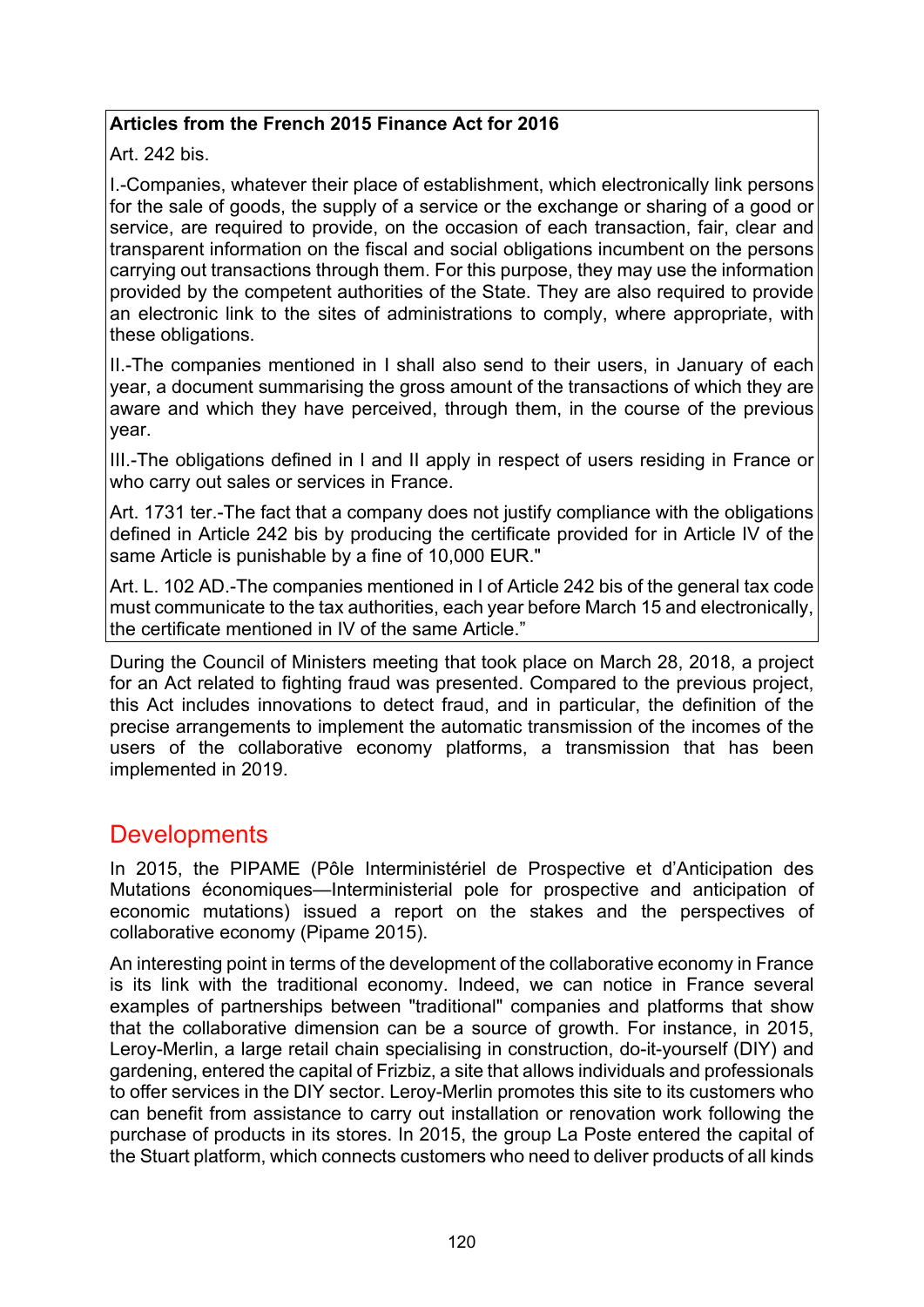and couriers. In the area of local logistics, a highly competitive market, this investment enabled La Poste to have a more diversified service offering.

Moreover, there is a real complementarity between traditional economy and collaborative economy when the platforms intervene in markets that are not covered by conventional companies (Pipame 2015). For instance, the Costockage platform argues that, in the field of leasing storage space in urban areas, especially in large cities, professionals in the sector do not succeed, despite the construction of numerous storage spaces in the periphery, to meet demand because of the high growth of needs and the scarcity of available land. In addition, the platform would meet a real need without jeopardizing the activity of professionals in the sector. In the same way, according to Boaterfly, private hire of boats as proposed by the site is developing in a niche market where professionals are not present. Heetch also argued in favour of the use of non-professional drivers on a time slot during which the supply of professionals or public transport is insufficient (8 pm to 6 am); 48% of passengers surveyed by Heetch say they had no alternative transportation on their last trip (including personal car, public transportation, walking, biking, or the taxis).

Beyond the partnerships of companies, several large groups invest in the collaborative economy via investment funds dedicated to digital innovation. For instance, in 2015, RTL radio has invested in Allovoisins, and SNCf invested in Ouicar, and Maif or Allianz (insurance companies) created partnerships with several platforms (e.g., Boaterfly, Beedhelp) in order to define new assurance frameworks that suit the new services offered by the platforms.

### **Issues**

The collaborative economy is intensively discussed and analysed in France, and issues have been raised by workers, researchers, practitioners, and politicians. The French deputy Pascal Terrasse synthesized them in a report on the collaborative economy to the Prime Minister issued in February 2016 (Barbezieux and Herody 2016). This report includes nineteen propositions related to the collaborative economy in order to tackle the potential issues related to the platforms and their workers:

- 1) Ensure the reliability of the conditions in which the different offers are listed.
- 2) Improve the reliability of online feedback by requiring platforms to inform that feedback messages have been verified and, if so, to specify the terms and conditions.
- 3) Offer a space to evaluate platforms.
- 4) Offer the consumer clear, readable, and accessible information about the responsibilities of the platform, the quality of the offer and the guarantees associated with its status.
- 5) Pursue the path of convergence between the social protection of independent workers and that of employees.
- 6) Mobilize the personal activity account (CPA) to establish real portability of rights (from one working system to another).
- 7) Take into account periods of activity on the platforms as part of the procedure of validation of acquired experience (VAE) (that allows French employees to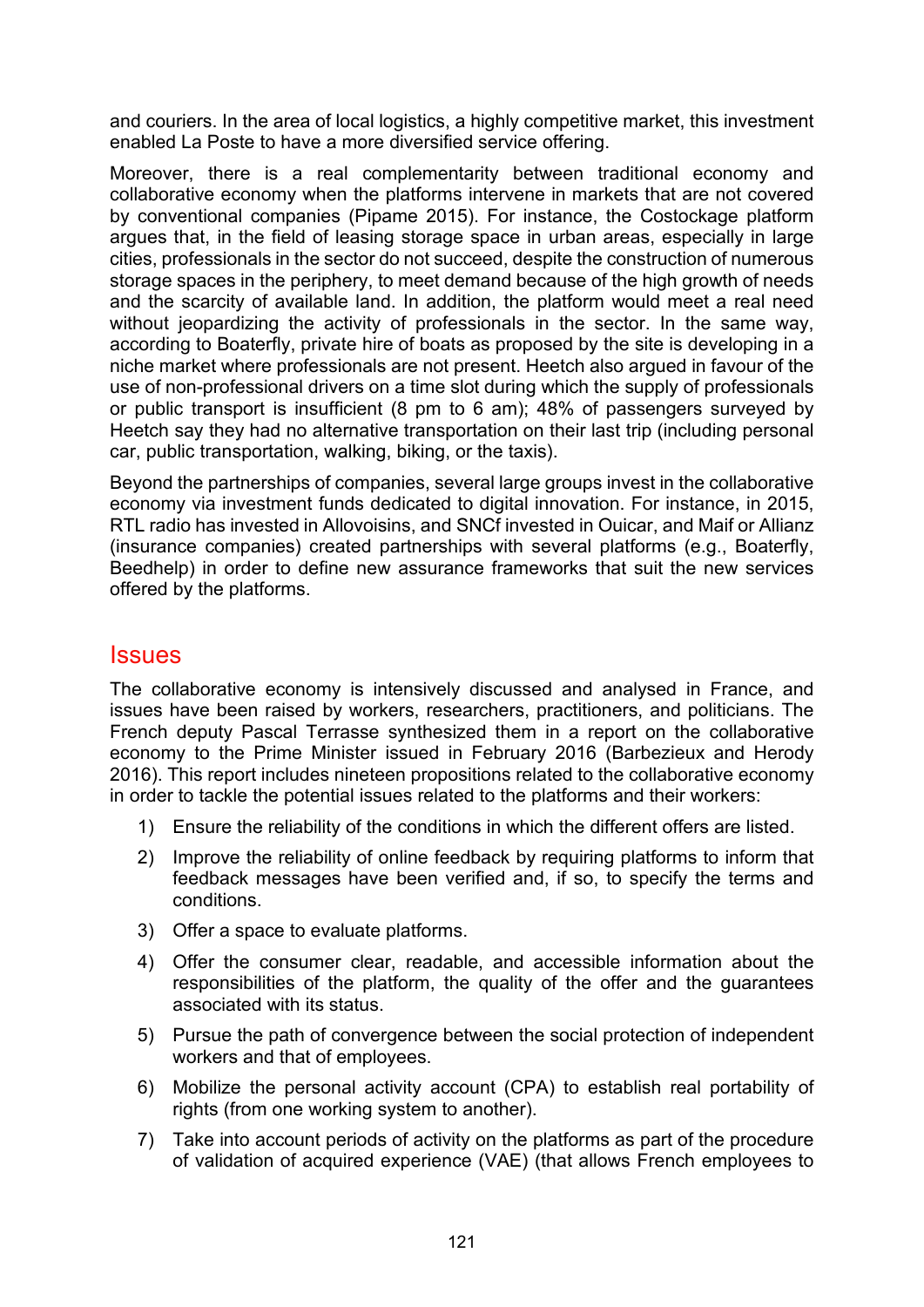validate a diploma if they can demonstrate that they gained the skills through experience).

- 8) Clearly define the conditions for breaking relationships with providers.
- 9) Develop secondary security to promote access to housing, secure access to credit and improve the social security of platform workers.
- 10) Organize training actions for providers.
- 11) Ensure the contribution of platforms to public charges in France.
- 12) Clarify the doctrine of tax administration on the distinction between income and cost-sharing and that of the social administration on the notion of professional activity.
- 13) Respond to the recruitment challenges of digital professionals in the collaborative economy sector.
- 14) Engage with platforms in the process of automating tax and social procedures.
- 15) Simplify the entrepreneurial approach by allowing the platforms to act as a trusted third-party.
- 16) Take into account the development of the collaborative economy in the framework of digital inclusion policies.
- 17) Create an observatory of the collaborative economy.
- 18) Promote experimental collaborative territories.
- 19) Foster the development of working from home and secure the rights and duties of teleworkers.

## Other Major Players

There is a growing awareness among independent workers that collective action is the key to strengthening their hand and defending their interests. Beyond unions, other French professional organizations such as collectives and cooperatives help independent workers defend their rights.

France Stratégie, ASTREES (Association Work Employment Europe Society) and IRES (Institute of economic and social research) convened the seminar "Building collective groups and action: What does it mean for workers in the digital era?" on July 8th, 2016 [\(www.strategie.gouv.fr/english-](https://www.strategie.gouv.fr/english-articles/building-collective-groups-and-action-what-does-it-mean-workers-digital-era)articles/building-collective-groups-and[action-what-does-it-mean-workers-digital-era\)](https://www.strategie.gouv.fr/english-articles/building-collective-groups-and-action-what-does-it-mean-workers-digital-era). It brought together social partners, IT industry representatives and academics from both Europe and North America to look at collective action in the digital era and alternative ways of organizing independent workers.

For instance, the French Designers Alliance (AFD) works to protect the interest of its members—most of whom are independent designers—by providing advice on things such as intellectual property rights, health, and accident insurance and legal assistance in the event of disputes. Collectif des tiers-lieux is another collective that aims at mutualizing co-working spaces in order to raise their visibility, develop private and public partnerships, and, in general, represent their interests.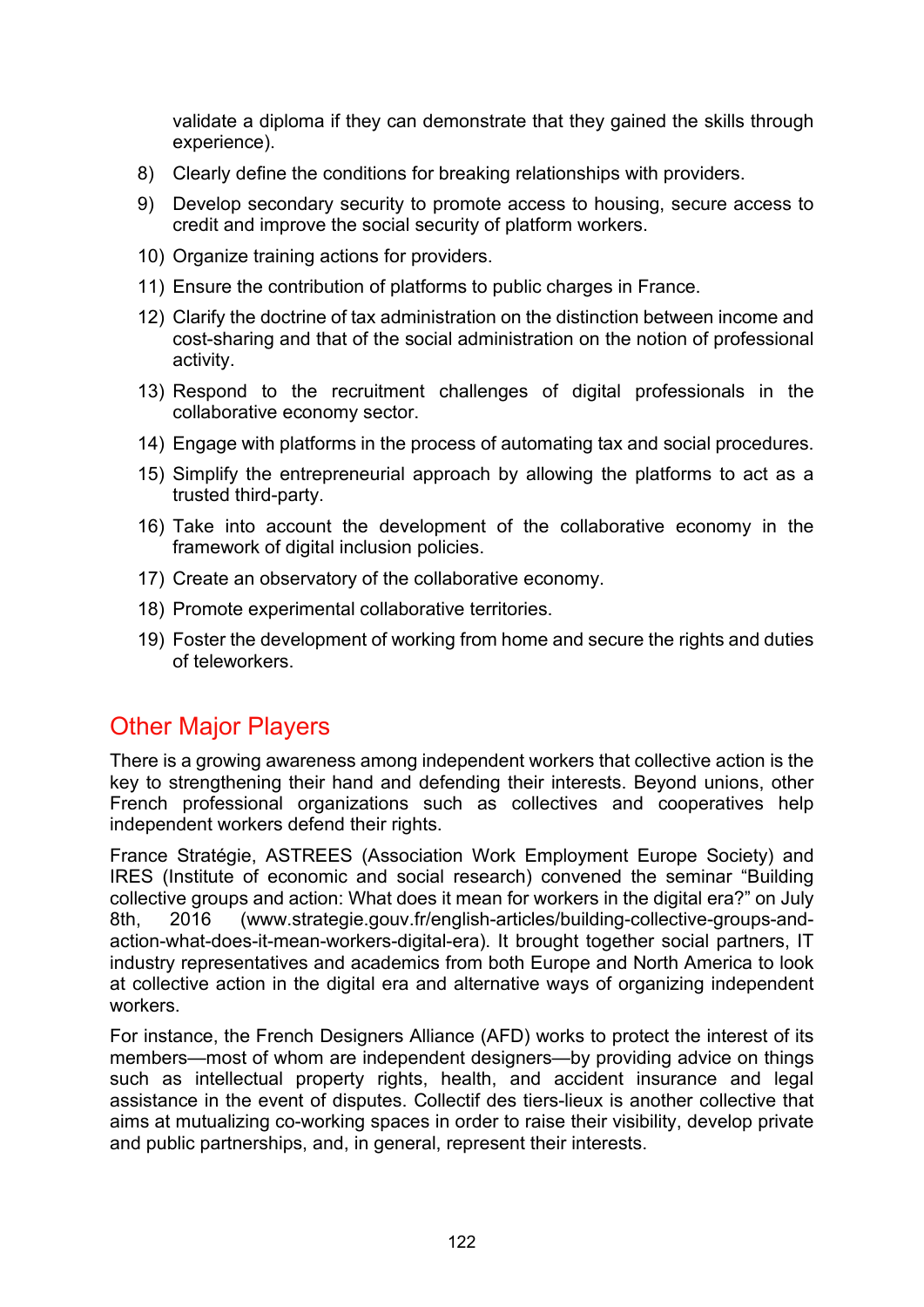## Future Directions of Research

One of the main topics of discussion in France is the status of workers of the collaborative economy who are considered "legally independent" but "economically dependent" (Institut Montaigne 2019).

The judgement made on March 4th, 2020, by the Court of Cassation (Cour de cassation, chambre sociale, 24 March 2020, n° S1913316) on the requalification of an Uber driver as an employee question the compatibility of this form of employment with the French social model. Indeed, the French Labour Code recognises only two statuses of workers: the employee and the self-employed.

A platform connects referenced self-employed workers and consumers looking for a skill or service; the platform then signs a commercial contract with the worker for the latter's use of the application against payment of a fee. But, in fact, the service is partly supervised and organized by the intermediary (the digital platform), thus evoking the link of subordination characteristic of employee status. In its judgement of March 4th, 2020, the Court of Cassation thus noted the integration of an Uber driver into a transport service entirely organized by the platform without the possibility of free pricing, the exercise of control over the acceptance of races and a sanctioning power which could lead to the driver losing access to the application in the event of too frequent cancellation of races or reporting of inappropriate behaviour.

The Court of Cassation thus confirms the case law (Cour de cassation, chambre sociale, 28 November 2018, n° 1737) with regard to digital platforms offering meal deliveries through bicycle deliverers with self-employed workers. The Court had considered that the existence of a geolocation system set up by the company "TakeEatEasy" to follow in real-time the position of the courier and deactivation of the account reflected the existence of a power of direction and control characterising the bond of subordination. It also noted the fact that the courier had little choice of his working hours, the time slots being proposed by the platform.

Two main lines of thought have emerged about the status of platforms' workers (Hannelais, Rousseau-Brunel 2020). The first is the evolution of the status of an employee to include the workers who are legally self-employed but economically dependent on a platform. This would favour the development of a more flexible and independent working model carried out using technological tools, which implies extending the status of employment to the concept of economic dependence of the worker (and not only to his legal subordination). Another line of thought was to create a status for the legally independent but economically dependent workers, based on the models implemented in some of our European neighbours. This status aims to grant specific rights in terms of the notice of termination, training, and payoff for selfemployed workers making most of their turnover with a client.

In France, the Labour Law of August 8, 2016, laid the foundations for a new status for the digital self-employed worker applicable to "workers using an electronic contact platform." This status consists in strengthening the obligations weighing on digital platforms by introducing the idea of their social responsibility. To this end, articles L. 7341–1 to L. 7341–6 have been included in the Labour Code, providing for minimum guarantees for the workers concerned.

More recently, during the drafting of the mobility orientation law promulgated on December 24, 2019, provisions were introduced for the establishment of charters by digital platforms, subject to administrative approval, defining "the conditions and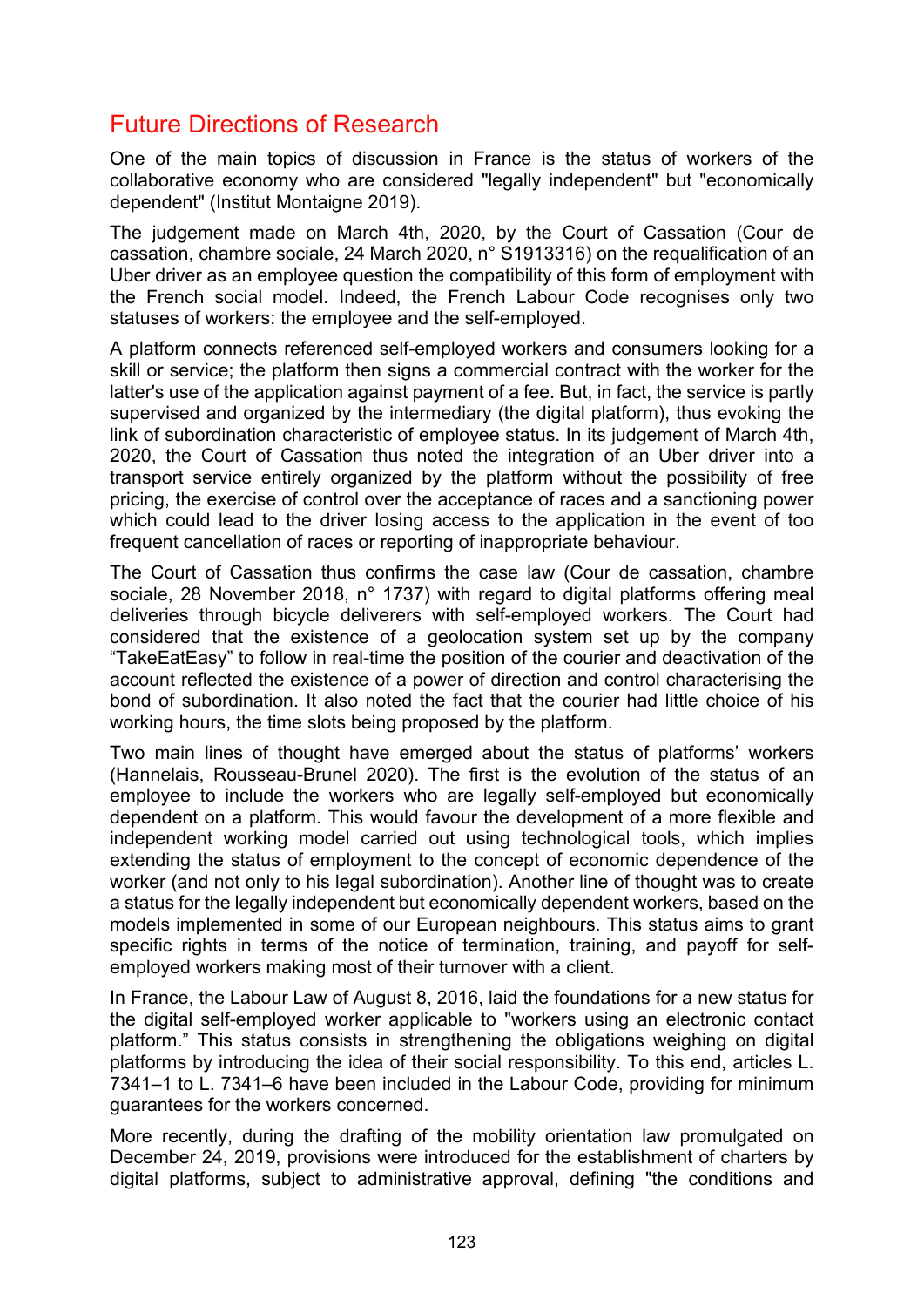procedures for exercising its social responsibility," and "its rights and obligations as well as those of the workers with which it is in contact." The text clarified that "the establishment of the charter and the respect of the commitments made by the platform (...) cannot characterise the existence of a link of legal subordination between the platform and the workers." However, this provision was censured by the Constitutional Council as an obstacle to the power of the judge to reclassify the relationship as an employment contract.

Two lines of reflection are currently at work, one from the Jean Jaurès foundation proposing to use the status of "associate salaried entrepreneur" from cooperatives (Giusti, Thévenoud 2020), the other aiming at defining a framework for the representation of workers on digital platforms. The mission was entrusted in January 2020 by the Prime Minister to Mr Jean-Yves Frouin, former president of the social chamber of the court of cassation. The results were supposed to be presented in June 2020, but due to the COVID-19 sanitary crisis, the mission is extended until October 2020.

The debate that will follow in the parliament and the consensus that will be reached will largely determine the future directions of the collaborative economy in France.

### References

Barbezieux, P., Herody, C. (2016). *Rapport au premier ministre sur l'économie collaborative. Mission confiée à Pascal terrasse député de l'Ardeche*, Hôtel de Maticgin, and the contract of the février that the contract of the contract of the contract of the contract of the contract of the contract of the contract of the contract of the contract of the contract of the contract of [www.gouvernement.fr/sites/default/files/document/document/2016/02/08.02.2016\\_](http://www.gouvernement.fr/sites/default/files/document/document/2016/02/08.02.2016_rapport_au_premier_ministre_sur_leconomie_collaborative.pdf) rapport au premier ministre sur leconomie collaborative.pdf

Conseil d'état (2017). *Puissance publique et plateformes numériques: accompagner l'« ubérisation,"* la Documentation Française. [www.conseil](https://www.conseil-etat.fr/Media/actualites/documents/2020/02-fevrier/ea17_ce_uberisation_dila_etude)[etat.fr/Media/actualites/documents/2020/02](https://www.conseil-etat.fr/Media/actualites/documents/2020/02-fevrier/ea17_ce_uberisation_dila_etude) fevrier/ea17 ce uberisation dila etude (Abstract in English: [www.conseil](https://www.conseil-etat.fr/Pages-internationales/english/reports-and-studies/annual-study-public-authority-and-digital-platforms-supporting-uberisation)[etat.fr/Pages-internationales/english/reports-and-studies/annual-study-](https://www.conseil-etat.fr/Pages-internationales/english/reports-and-studies/annual-study-public-authority-and-digital-platforms-supporting-uberisation)public-

[authority-and-digital-platforms-supporting-](https://www.conseil-etat.fr/Pages-internationales/english/reports-and-studies/annual-study-public-authority-and-digital-platforms-supporting-uberisation)uberisation).

DGCCRF (2018). *Fiche pratique Economie collaborative*. [www.economie.gouv.fr/files/files/directions\\_services/dgccrf/documentation/fiches\\_](https://www.economie.gouv.fr/files/files/directions_services/dgccrf/documentation/fiches_pratiques/fiches/economie-collaborative.pdf) [pratiques/fiches/economie-](https://www.economie.gouv.fr/files/files/directions_services/dgccrf/documentation/fiches_pratiques/fiches/economie-collaborative.pdf)collaborative.pdf

Giusti, J., Thévenoud, T., (2020). *Pour travailler à l'âge du numérique, défendons la cooperative!* Fondation Jean Jaurès. [https://jean-jaures.org/nos-productions/pour](https://jean-jaures.org/nos-productions/pour-travailler-a-l-age-du-numerique-defendons-la-cooperative#:%7E:text=Pour%20travailler%20%C3%A0%20l)[travailler-a-l-age-du-numerique-defendons-la](https://jean-jaures.org/nos-productions/pour-travailler-a-l-age-du-numerique-defendons-la-cooperative#:%7E:text=Pour%20travailler%20%C3%A0%20l)[cooperative#:~:text=Pour%20travailler%20%C3%A0%20l'%C3%A2ge%20du%20](https://jean-jaures.org/nos-productions/pour-travailler-a-l-age-du-numerique-defendons-la-cooperative#:%7E:text=Pour%20travailler%20%C3%A0%20l) [num%C3%A9rique%2C%20d%C3%A9fendons%20la%20coop%C3%A9rative%2](https://jean-jaures.org/nos-productions/pour-travailler-a-l-age-du-numerique-defendons-la-cooperative#:%7E:text=Pour%20travailler%20%C3%A0%20l)  $0! -$ 

[15%2F01%2F2020&text=La%20r%C3%A9volution%20num%C3%A9rique%20tra](https://jean-jaures.org/nos-productions/pour-travailler-a-l-age-du-numerique-defendons-la-cooperative#:%7E:text=Pour%20travailler%20%C3%A0%20l) [nsforme%20nos,aussi%20notre%20rapport%20au%20travail.](https://jean-jaures.org/nos-productions/pour-travailler-a-l-age-du-numerique-defendons-la-cooperative#:%7E:text=Pour%20travailler%20%C3%A0%20l)

Hannelai, J, Rousseau-Brunel, M.-E. (2020). *Plateformes numériques: la nécessaire adaptation du droit du travail*, Le Monde du Droit, 25 March 2020. [www.lemondedudroit.fr/decryptages/69180-plateformes-numeriques-necessaire](https://www.lemondedudroit.fr/decryptages/69180-plateformes-numeriques-necessaire-adaptation-droit-travail.html#note6)[adaptation-droit-travail.html#note6](https://www.lemondedudroit.fr/decryptages/69180-plateformes-numeriques-necessaire-adaptation-droit-travail.html#note6)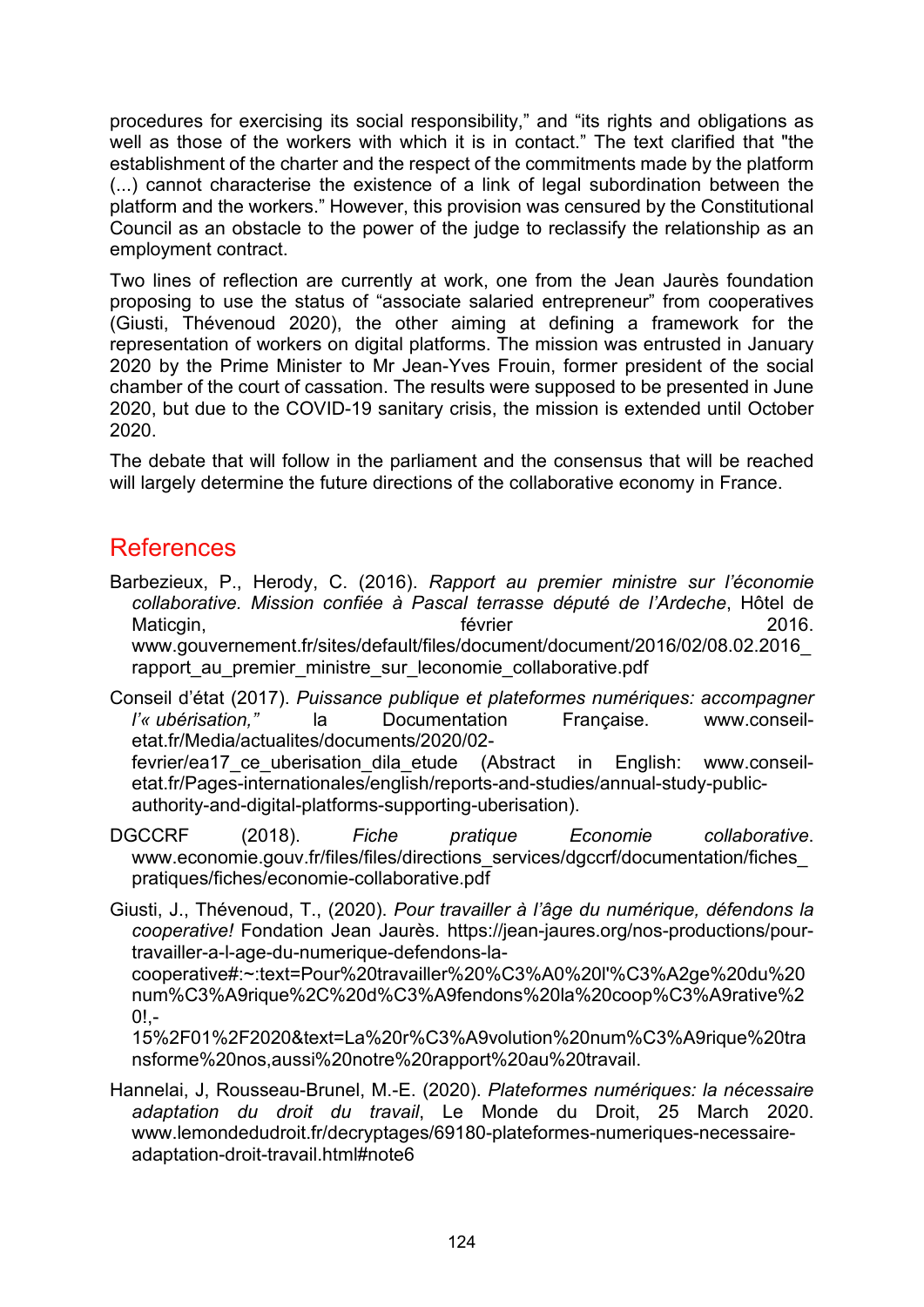Institut Montaigne, (2019). *Travailleurs des plateformes: liberté oui, protection aussi*. www.[institutmontaigne.org/ressources/pdfs/publications/travailleurs](https://www.institutmontaigne.org/ressources/pdfs/publications/travailleurs-des-plateformes-liberte-oui-protection-aussi-rapport.pdf)-desplateformes-liberte[-oui-protection-aussi-rapport.pdf](https://www.institutmontaigne.org/ressources/pdfs/publications/travailleurs-des-plateformes-liberte-oui-protection-aussi-rapport.pdf)

Pipame (2015). *Enjeux et perspectives de la consommation collaborative*, [www.entreprises.gouv.fr/files/files/directions\\_services/etudes-et](https://www.entreprises.gouv.fr/files/files/directions_services/etudes-et-statistiques/prospective/Numerique/2015-07-Consommation-collaborative-Rapport-final.pdf)[statistiques/prospective/Numerique/2015-07-Consommation-](https://www.entreprises.gouv.fr/files/files/directions_services/etudes-et-statistiques/prospective/Numerique/2015-07-Consommation-collaborative-Rapport-final.pdf)collaborative-[Rapport-final.pdf](https://www.entreprises.gouv.fr/files/files/directions_services/etudes-et-statistiques/prospective/Numerique/2015-07-Consommation-collaborative-Rapport-final.pdf)

Sharevolution (2015). *Je partage! Et vous?* [https://fr.slideshare.net/slidesharefing/je](https://fr.slideshare.net/slidesharefing/je-partage-et-vous)[partage-et-vous](https://fr.slideshare.net/slidesharefing/je-partage-et-vous)

## Suggested Readings

- Acquier, Aurélien, Valentina Carbone, and David Massé. "À quoi pensent les institutions?-Théorisation et institutionnalisation du champ de l'économie collaborative." *Revue Française de Gestion,* 43(265), 25–49.
- Acquier, Aurélien, Valentina Carbone, and David Massé (2016). "L'économie collaborative: fondements théoriques et agenda de recherche." *Article présenté au Second International Workshop on the Sharing Economy. ESCP Europe*.
- Anspach, Mark R. (2019). "Économie du partage ou capitalisme sauvage? Sur la marchandisation de l'hospitalité." *Revue du MAUSS*, 1: 55–64.
- Arena, Lise. (2018). "Économie collaborative, formes d'organisations et de travail-Opportunités et risques d'un pseudo-nouveau paradigme en management."
- Assens, Christophe. (2018). "Histoire des réseaux sociaux de l'ère du troc à l'économie collaborative." *Question (s) de management*, 3, 13–21.
- Barbe, Anne-Sophie, and Caroline Hussler. (2018). *Pouvoir et évaluations sur les plateformes de l'économie collaborative: Big Brother et le concours de beauté*. No. halshs-01922963.
- Beauvisage, Thomas, Jean-Samuel Beuscart, and Kevin Mellet. (2018). "Numérique et travail à-côté. Enquête exploratoire sur les travailleurs de l'économie collaborative." *Sociologie du travail* 60(2).
- Béja, Alice (2015). "Les métamorphoses du capitalisme." *Esprit*, 7, 5–8.
- Berkowitz, Héloïse, and Antoine Souchaud (2018). "Stratégies de conquête d'un nouvel espace de marché: la structuration du crowdlending." *Annales des Mines-Gerer et comprendre*. No. 1. FFE.
- Beuscart, Jean-Samuel, and Patrice Flichy (2018). "Plateformes numériques." *Reseaux,* 6, 9–22.
- Blayac, Thierry, and Patrice Bougette (2018). "Le rachat de Ouibus par BlaBlaCar, ou le grand bouleversement dans l'offre de mobilité."
- Blondeau, Krystel (2015). "Quelle place pour l'hôtellerie indépendante face à la pression des agences de voyage en ligne (OTA) et à l'émergence de l'économie collaborative?." *Annales des Mines-Réalités industrielles*. No. 3. FFE.
- Borel, Simon, David Massé, and Damien Demailly (2015). "L'économie collaborative, entre utopie et big business." *Esprit*, 7, 9–18.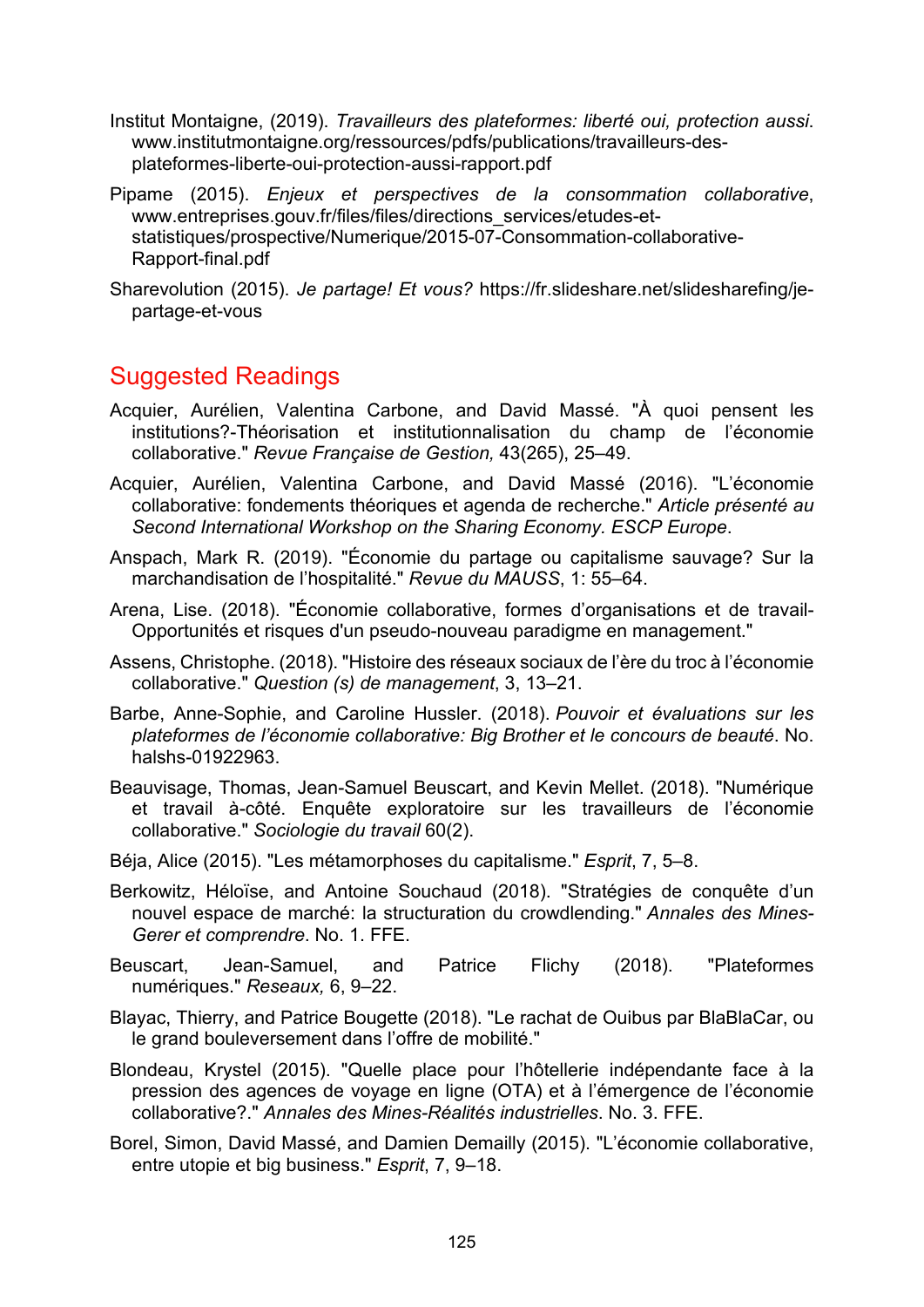- Byron, Augusta (2018). "L'économie de partage (ou de l'utilisation partagée) et l'aggravation du risque en assurance." *Assurances et gestion des risques/Insurance and Risk Management* 85(3–4), 303–320.
- Carbone, Valentina, Aurélien Rouquet, and Christine Roussat (2016). "«Emporté par la foule»-Quelles logistiques pour la consommation collaborative?." *Revue Française de Gestion* 42(258), 105–122.
- Debroux, Josette (2018). "Les ressorts de l'engagement dans une pratique de consommation collaborative." *L'Homme la Société* 2, 185–217.
- Decrop, Alain (2017). *La consommation collaborative: enjeux et défis de la nouvelle société du partage*. De Boeck Supérieur.
- Dujarier, Marie-Anne (2018). "De l'utopie à la dystopie: à quoi collabore l'économie collaborative?." *Revue francaise des affaires sociales* 2: 92–100.
- Fasshauer, Ingrid (2018). "Les Enjeux Du Controle De L'Economie Collaborative." *Transitions numériques et informations comptables*.
- Galiere, Sophia (2018). "De l'économie collaborative à «l'ubérisation» du travail: les plateformes numériques comme outils de gestion des ressources humaines." *@ GRH* 2, 37–56.
- Jacquet, Édouard (2015). "Le «prêt payant». Les paradoxes de l'économie collaborative." *Réseaux* 2, 99–120.
- Jourdain, Loïc, Michel Leclerc, and Arthur Millerand (2017). *Économie collaborative: les clés pour comprendre Prix régulier*. FYP editions.
- Julien, Mathilde, and Emmanuelle Mazuyer (2018). "Le droit du travail à l'épreuve des plateformes numériques." *Revue de Droit du travail*, 3, 189–198.
- Lemoine, Laurence, Samy Guesmi, and Walid Hadhri (2017). "La construction de la confiance sur une plateforme de l'économie collaborative. Une étude qualitative des critères de choix d'un covoitureur sur BlaBlaCar." *Question (s) de management* 4, 77–89.
- Loussaïef, Leïla, Cédric Diridollou, and Gaëlle Redon (2018). "Une proposition de définition de la consommation collaborative par les business models des entreprises marchandes." *Management Avenir* 6, 103–125.
- Malardé, Vincent, and Thierry Pénard (2018). "Airbnb, BlaBlaCar, Le Bon Coin... Pourquoi et comment utilise-t-on les plateformes de consommation collaborative?."
- Montel, Olivia (2018). "Economie collaborative et protection sociale: mieux cibler les plateformes au cœur des enjeux." *Revue française des affaires sociales* 2, 15–31.
- Parmentier, Guy, and Romain Gandia. *Les plateformes multiface de l'économie collaborative comme écosystème d'innovation ouverte: une approche par le contrôle des frontières*. 9èmes journées du Groupe Thématique Innovation de l'Association Internationale de Management Stratégique (AIMS-GT Innovation), Montréal, Canada.
- Perret, Bernard (2019). "Les enjeux de l'économie collaborative." *Études* 1, 29–38.
- Peugeot, Valérie, et al. (2015) "Partager pour mieux consommer?." *Esprit* 7, 19–29.
- Reis, Patrice (2017). "Economie collaborative, plateformes d'intermédiation numériques et droit de la concurrence." p. 145.